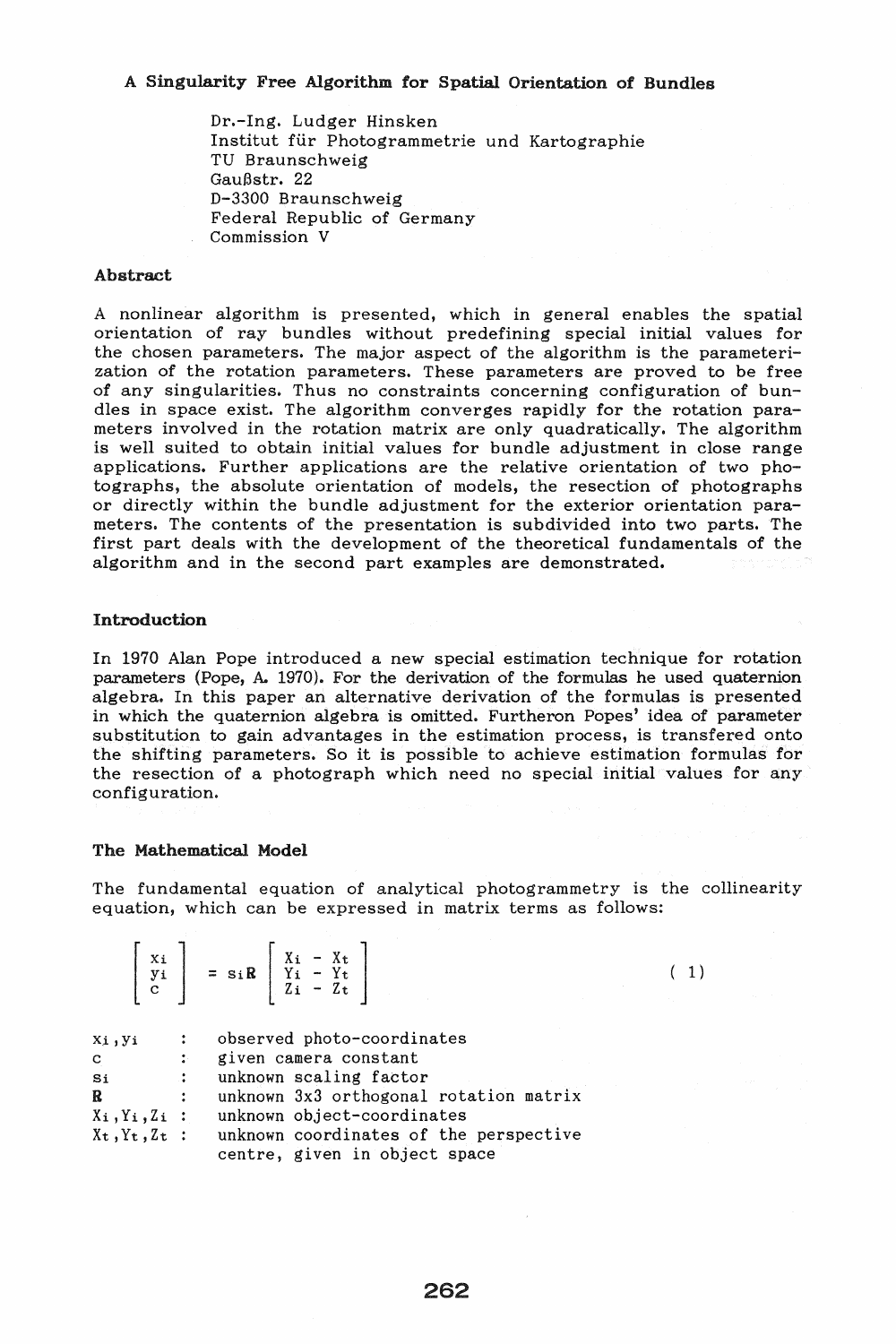Any distortion and the coordinates of the principle point are neglected here, because they have no influence on items to be demonstrated. In equation  $(1)$ no special parameterization for the rotation matrix R is assumed. Any kind of orthogonal 3x3 matrix is allowed. But the lateron chosen parameterization will be of special interest in this paper.

Equation (1) is a nonlinear function, which describes the transformation from points in object space into the image space. The usual way to find the unknown parameters of the functional model (1), is to use a least squares adjustment. Going that way, one has to linearize (1) with respect to the parameters of the model. To come to the derivatives the following substitutions are made.

|  |                                                                                                                   | $\left[\begin{array}{c} p \\ q \\ r \end{array}\right] = R \left[\begin{array}{c} X - Xt \\ Y - Yt \\ Z - Zt \end{array}\right]$ |  |  |  |
|--|-------------------------------------------------------------------------------------------------------------------|----------------------------------------------------------------------------------------------------------------------------------|--|--|--|
|  | $\left[\begin{array}{c} x \\ y \\ c \end{array}\right] = s \left[\begin{array}{c} p \\ q \\ r \end{array}\right]$ |                                                                                                                                  |  |  |  |

Dividing each side of equation (3) through the third vector element one obtains the classical observation equation for the bundle adjustment.

|  | $\begin{bmatrix} x \\ y \end{bmatrix} = c \begin{bmatrix} p/r \\ q/r \end{bmatrix}$ |  |  | $\sim$ $(4)$ |
|--|-------------------------------------------------------------------------------------|--|--|--------------|
|  |                                                                                     |  |  |              |

The division in (3) eliminates the point-dependent scaling factors. The liparameter substition.

nearized observation equation can generally be obtained by the following parameter substitution.

\n
$$
\begin{bmatrix}\n dx \\
 dy\n \end{bmatrix} = A \begin{bmatrix}\n dp \\
 dq \\
 dr\n \end{bmatrix} = A \begin{bmatrix}\n X - Xt \\
 Y - Yt \\
 Z - Zt\n \end{bmatrix} + R \begin{bmatrix}\n dX - dXt \\
 dY - dYt \\
 dZ - dZt\n \end{bmatrix} \tag{5}
$$
\nwith\n
$$
\begin{bmatrix}\n \delta x / \delta p & \delta x / \delta q & \delta x / \delta r\n \end{bmatrix} \qquad \begin{bmatrix}\n 1 & 0 & -p/r\n \end{bmatrix}
$$

wit

$$
\mathbf{A} = \begin{bmatrix} \delta x/\delta p & \delta x/\delta q & \delta x/\delta r \\ \delta y/\delta p & \delta y/\delta q & \delta y/\delta r \end{bmatrix} = c/r \begin{bmatrix} 1 & 0 & -p/r \\ 0 & 1 & -q/r \end{bmatrix}
$$
 (6)

Up to this point there is no difference to any other consideration of the linearized equation (5). The difference here is characterized by a special parameterization of the rotation parameters.

For orthogonal matrices the following equation holds true

$$
RR^{T} = I \tag{7}
$$

in which I denotes the identity matrix and  $R<sup>T</sup>$  the transpose of R. If equation (7) is linearized with respect to the rotation parameters, one obtains the following result.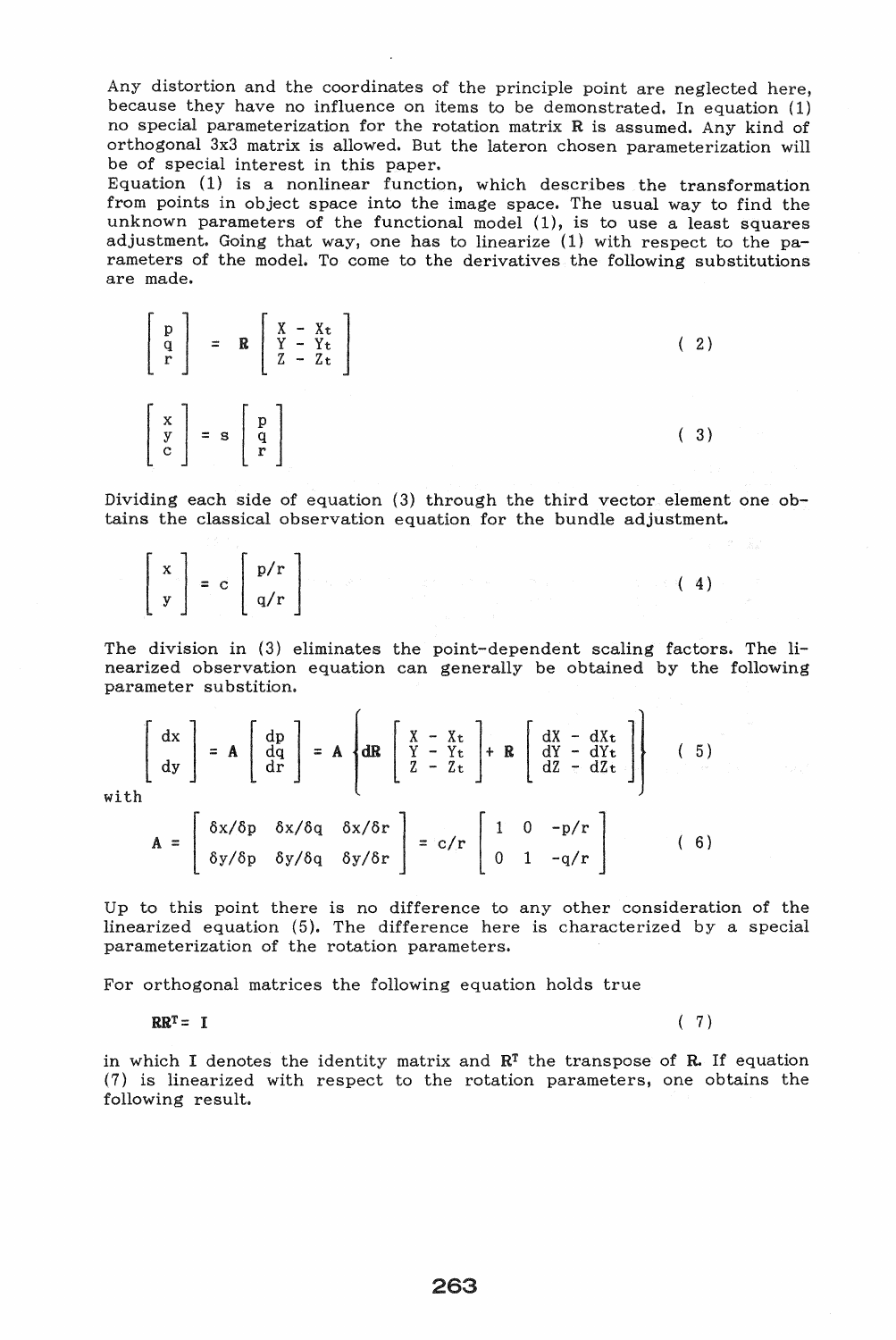|  | $dRR^T + RdR^T = 0$   |  | (8) |
|--|-----------------------|--|-----|
|  | $dRR^T = - (dRR^T)^T$ |  | (9) |

Equation. (9) expresses that the matrix product dRRT gives a skew symmetric matrix. In the following this skew symmetric matrix will be denoted Sw.

$$
dRR^T = S_w \tag{10}
$$

 $S_w$  can be composed by the three independent parameters  $w_1$ ,  $w_2$ ,  $w_3$ .

$$
\mathbf{S}_{\mathbf{w}} = \begin{bmatrix} 0 & \mathbf{w}_3 & -\mathbf{w}_2 \\ -\mathbf{w}_3 & 0 & \mathbf{w}_1 \\ \mathbf{w}_2 & -\mathbf{w}_1 & 0 \end{bmatrix} \tag{11}
$$

The three independent elements are involved in the vector w.

$$
w = [w_1, w_2, w_3]^T
$$
 (12)

From equation (10) it follows that any differential rotation matrix  $dR$  can be expressed as the product of the skew symmetric matrix  $S_w$  and the orthogonal rotation matrix R.

$$
d\mathbf{R} = \mathbf{S}_{\mathbf{w}} \mathbf{R} \tag{13}
$$

It is very important to mention here, that the relation in (13) is independent from the parameters chosen to build the rotation matrix R. The relationship of equation (13) is now used to compose the final form of the linearized equation. For this (13) is substituted into (5).

$$
\begin{bmatrix} dx \\ dy \end{bmatrix} = AS_{w}R \begin{bmatrix} X - X_{t} \\ Y - Y_{t} \\ Z - Z_{t} \end{bmatrix} + AR \begin{bmatrix} dX - dX_{t} \\ dY - dY_{t} \\ dZ - dZ_{t} \end{bmatrix}
$$
 (14)

Using (2) in (14) leads to

$$
\begin{bmatrix} dx \\ dy \end{bmatrix} = AS_w \begin{bmatrix} p \\ q \\ r \end{bmatrix} + AR \begin{bmatrix} dX - dXt \\ dY - dYt \\ dZ - dZt \end{bmatrix}
$$
 (15)

The vector **v** and the matrix S<sub>v</sub> will be introduced

 $\mathbf{v} = [p, q, r]^T$  (16)

$$
\mathbf{S}_{\mathbf{v}} = \begin{bmatrix} 0 & \mathbf{r} & -\mathbf{q} \\ -\mathbf{r} & 0 & \mathbf{p} \\ \mathbf{q} & -\mathbf{p} & 0 \end{bmatrix}
$$
(17)

The following relationship

$$
\mathbf{S}_{\mathbf{w}}\mathbf{v} = -\mathbf{S}_{\mathbf{v}}\mathbf{w} \tag{18}
$$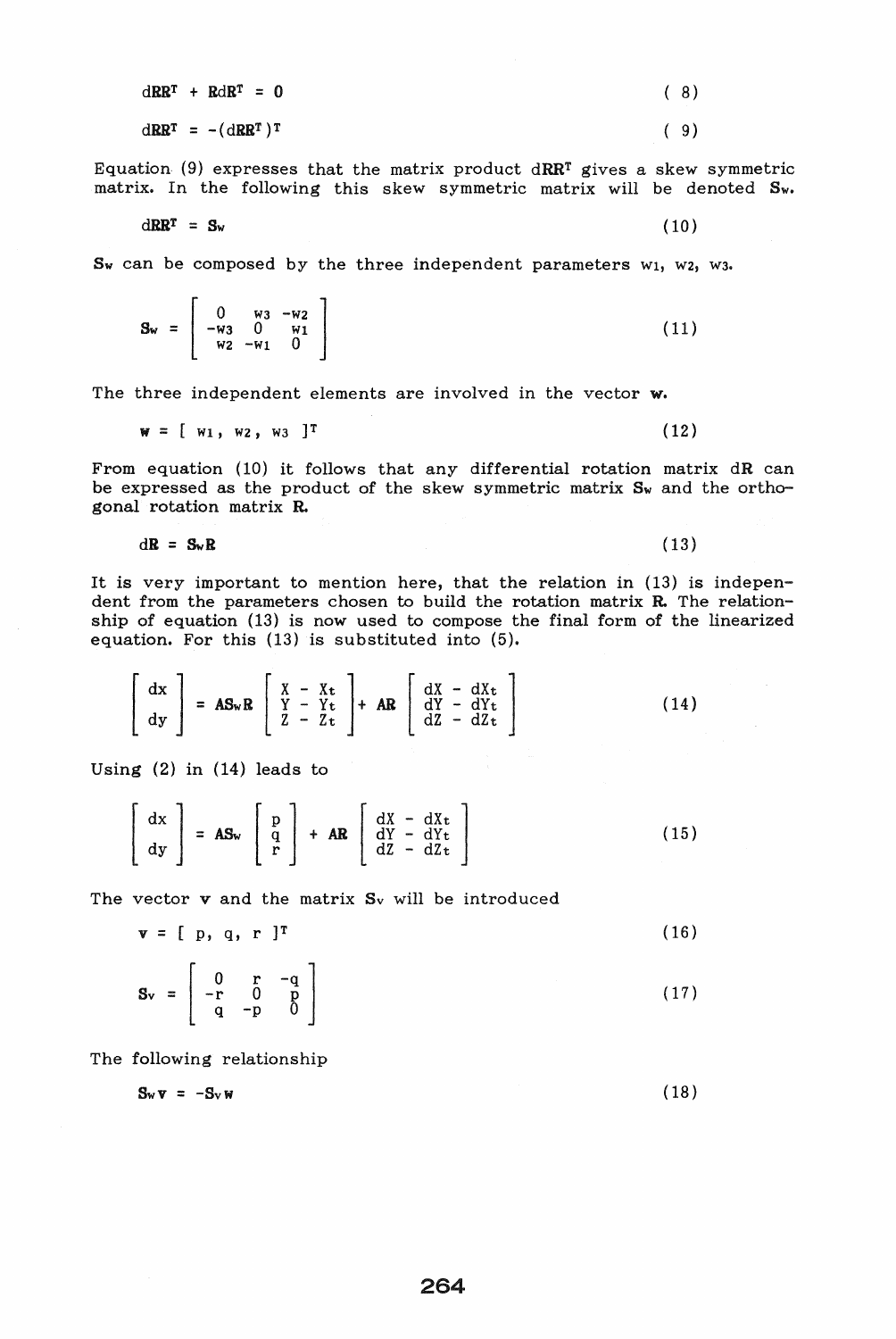can easily be prooved by the use of the outer vector product. One obtains the final result in the form

$$
\begin{bmatrix} dx \\ dy \end{bmatrix} = L \begin{bmatrix} w_1 \\ w_2 \\ w_3 \end{bmatrix} + AR \begin{bmatrix} dX - dX_t \\ dY - dY_t \\ dZ - dZ_t \end{bmatrix}
$$
 (19)

with

$$
L = -AS_v = c/r \begin{bmatrix} pq/r & -(r^2 + p^2)/r & q \\ (r^2 + q^2)/r & -pq/r & -p \end{bmatrix}
$$
 (20)

In the linearized observation equation (19) a formulation is found which is very well suited for numerical computations. Note that the parameters which describe the rotation matrix are yet not given. In the estimation process only the three parameters wi, w2, w3 are estimated. Now it will be shown how they correspond to the rotation matrix. By the way it will also be prooved, that through using this kind of estimation in combination with a specific parameterization for R no singularities of the rotation parameters exist.

### Setting up the Rotation Matrix

There exist several ways to parameterize a 3x3 orthogonal matrix (Schut, G.H. 1958/59; Thompson, E.H. 1959). For the application outlined here a parameterization with four algebraic parameters d, a, b and c is chosen.

$$
d^2 + a^2 + b^2 + c^2 = 1 \tag{21}
$$

An easy way to produce an orthogonal matrix is to introduce these four parameters into two special 4x4 matrices.

$$
\mathbf{P} = \begin{bmatrix} d & a & b & c \\ -a & d & c & -b \\ -b & -c & d & a \\ -c & b & -a & d \end{bmatrix} ; \quad \mathbf{Q} = \begin{bmatrix} d & -a & -b & -c \\ a & d & c & -b \\ b & -c & d & a \\ c & b & -a & d \end{bmatrix}
$$
 (22)

It can be shown that the matrices P and Q are orthogonal matrices.

$$
\mathbf{P}^{\mathrm{T}}\mathbf{P} = \mathbf{Q}^{\mathrm{T}}\mathbf{Q} = \mathbf{I} \tag{23}
$$

Building the product of the matrices P and Q one obtains another special orthogonal matrix T.

 $T = PQ = \begin{bmatrix} 1 & 0 & 0 & 0 \\ 0 & R & R \\ 0 & 0 & R \end{bmatrix}$  (24)

The submatrix **R** is also an orthogonal matrix which is of order three. The orthogonality can be prooved in the following way.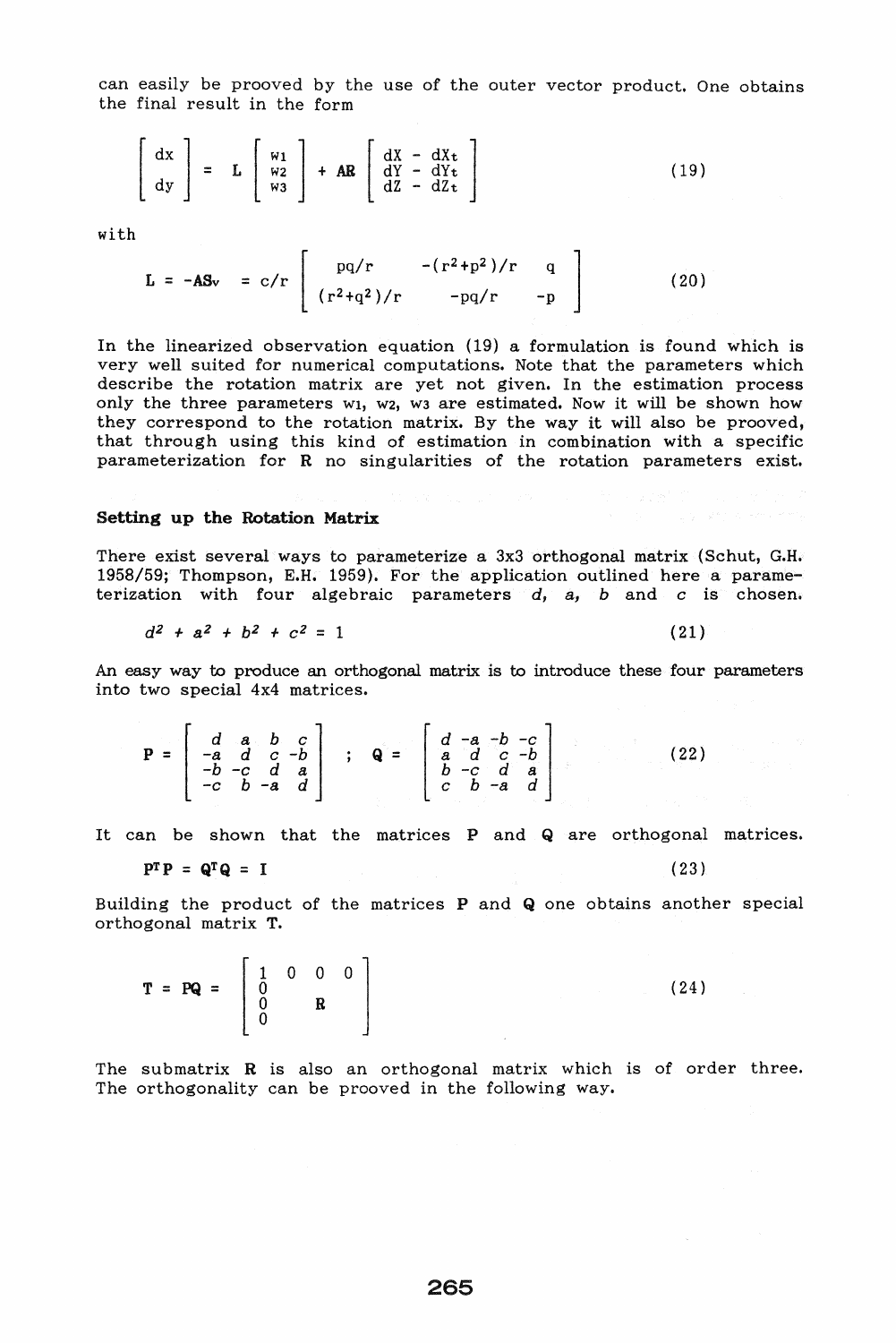$$
\mathbf{T}^{\mathbf{T}}\mathbf{T} = \begin{bmatrix} 1 & 0 & 0 & 0 \\ 0 & \mathbf{R}^{\mathbf{T}}\mathbf{R} \\ 0 & \mathbf{R}^{\mathbf{T}}\mathbf{R} \end{bmatrix} = \mathbf{Q}^{\mathbf{T}}\mathbf{P}^{\mathbf{T}}\mathbf{P}\mathbf{Q} = \mathbf{I}
$$
 (25)

From this it follows

$$
\mathbf{R}^{\mathrm{T}}\mathbf{R} = \mathbf{I} \tag{26}
$$

in which R is given by

 $R = \begin{bmatrix} 2(ab-cd) \\ 2(ab-cd) \end{bmatrix}$ *[ d2+a2-b2-c2*  2 *(ac+bd) 2(ac-bd) ] 2(bc+ad)*   $d^2-a^2-b^2+c^2$ (27)

This form of the rotation matrix (27) is not a new one, it was already given in (Schut, G.H. 1958/59; Pope, A. 1970). Both authors agree, that the form (27) is the simplest form of any 3x3 orthogonal rotation matrix.

# Fundamental Relationship between the Estimation Parameters w and the Rotation Parameters d, a, b, c

With equation (27) the rotation parameters d, a, b, c are introduced. The relationship between these parameters and the parameters wi, w2, w3 of  $(12)$ will be formulated. The starting-point of this consideration is equation (13)

 $d\mathbf{R} = S_w \mathbf{R}$ 

in which now  $R$  is a function of the rotation parameters  $d_i$ ,  $d_j$ ,  $d_k$ ,  $d_k$ ,  $d_k$ 

 $R = R$  (d,a,b,c) (28)

Next one has to form the partial derivatives of the rotation matrix with respect to the rotation parameters

 $d\mathbf{R} = \delta \mathbf{R}/\delta d \mathbf{A} + \delta \mathbf{R}/\delta a \mathbf{A} + \delta \mathbf{R}/\delta b \mathbf{A} b + \delta \mathbf{R}/\delta c \mathbf{A} c$ (29)

and because of relation (7)  $\mathbf{R}^{\mathrm{T}}\mathbf{R} = \mathbf{I}$  it follows

 $dR = \delta R / \delta d R^T R \Delta d + \delta R / \delta a R^T R \Delta a + \delta R / \delta b R^T R \Delta b + \delta R / \delta c R^T R \Delta c$  (30)

 $d\mathbf{R} = (\delta \mathbf{R}/\delta d \mathbf{R}^T \Delta d + \delta \mathbf{R}/\delta a \mathbf{R}^T \Delta a + \delta \mathbf{R}/\delta b \mathbf{R}^T \Delta b + \delta \mathbf{R}/\delta c \mathbf{R}^T \Delta c) \mathbf{R}$  (31)

With the use of (21)

 $d^2 + a^2 + b^2 + c^2 = 1$ 

it follows

| $d_{\mathbf{A}}d + a_{\mathbf{A}}a + b_{\mathbf{A}}b + c_{\mathbf{A}}c = 0$ | (32)                      |      |
|-----------------------------------------------------------------------------|---------------------------|------|
|                                                                             | しんせいしょう クリーン フォール・シーン ファー |      |
| $\Delta d = -(\alpha \Delta a + b \Delta b + c \Delta c)/d$                 |                           | (33) |

A comparison of the coefficients between the elements of the skew symmetric matrix  $S_w$  of (11) with the related ones of (31) leads to the following relationship.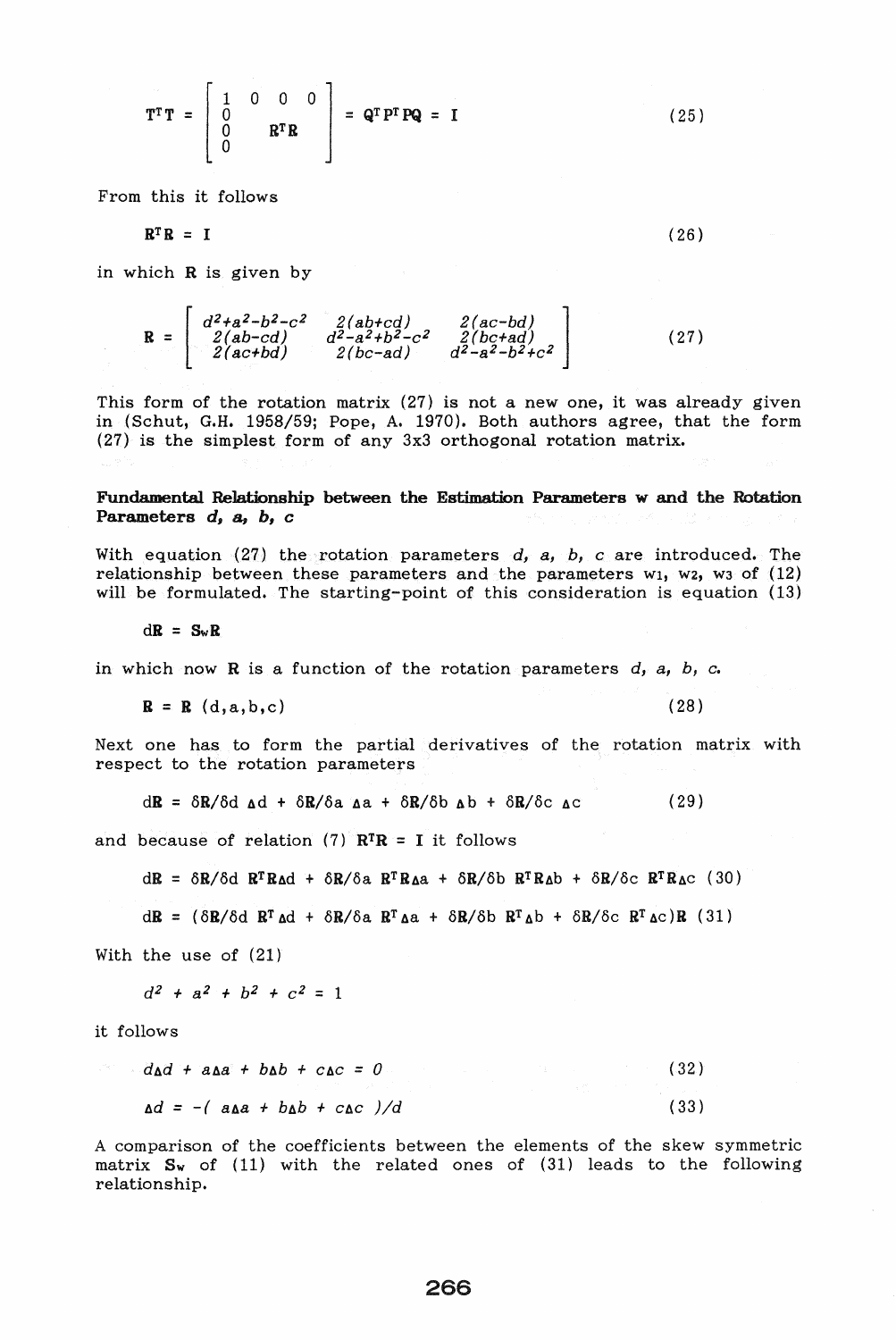$$
\begin{bmatrix}\nw_1 \\
w_2 \\
w_3 \\
w_3\n\end{bmatrix} = 2/d \begin{bmatrix}\nd^2 + a^2 & ab + dc & ac - db \\
ab - dc & d^2 + b^2 & bc + da \\
ac + db & bc - da & d^2 + c^2\n\end{bmatrix} \begin{bmatrix}\naa \\
b \\
c\n\end{bmatrix} \tag{34}
$$

If one denotes the coefficient matrix in (34) of  $\Delta a$ ,  $\Delta b$ ,  $\Delta c$  with C, this coefficient matrix must be inverted to achieve the final relationship.

$$
\begin{vmatrix} \Delta a \\ \Delta b \\ \Delta c \end{vmatrix} = C^{-1}w \tag{35}
$$

with

$$
C^{-1} = 1/2 \begin{bmatrix} d & -c & b \\ c & d & -a \\ -b & a & d \end{bmatrix}
$$
 (36)

A proof for the existence of the inverse of C can be found in (Hinsken, L. 1987).

The simplicity of the transformation matrix  $C^{-1}$  in (35) is the reason why this parameterization does not posess any singularities. This is because no element of the matrix C-l can become an undefined expression. The adjustment procedure works in the way, that one needs initial values for d, *a,* band  $c$  to build up the matrix  $R$ . With this initial values a set of  $w$  elements is estimated and afterwards the initial values are updated by the formulas (33) and (35). This procedure is repeated until the w vector becomes the zero vector.

Another big advantage of this estimation technique with parameters w is the saving of numerical computations. If one would estimate the rotation parameters *d, a, band c* directly, one would have to substitute equation (35) into (19) with following result

 $\begin{bmatrix} dx \\ dy \end{bmatrix} = LC^{-1} \begin{bmatrix} a \\ b \\ c \end{bmatrix} + AR \begin{bmatrix} dX - dXt \\ dY - dYt \\ dZ - dZt \end{bmatrix}$ (37)

If one compares (19) with (37) it comes out very clearly, that the numerical computation of the coefficients in (37) requires more work than those of (19). One has to take into account, that equation (37) is point-dependent, which means it has to be computed for each point of a photograph, while transformation (35) needs to be computed only once for each photograph within the iteration process. This item does not depent on the chosen rotation parameters.

It is also possible to use this estimation technique in combination with classical rotation parameters  $\omega, \varphi, \kappa$ . In the case of rotation order  $\omega, \varphi, \kappa,$ the transformation matrix C-1 looks like as shown below

$$
\begin{bmatrix}\nd\kappa \\
d\varphi \\
d\omega\n\end{bmatrix} = \begin{bmatrix}\n-\cos\kappa \tan\varphi & \sin\kappa \tan\varphi & 1 \\
\sin\kappa & \cos\kappa & 0 \\
\cos\kappa/\cos\varphi & -\sin\kappa/\cos\varphi & 0\n\end{bmatrix} \begin{bmatrix}\nu_1 \\
\nu_2 \\
\nu_3\n\end{bmatrix}
$$
(38)

From this transformation it can easily be seen, that in case of  $cos\varphi = 0$  the transformation will be undefined.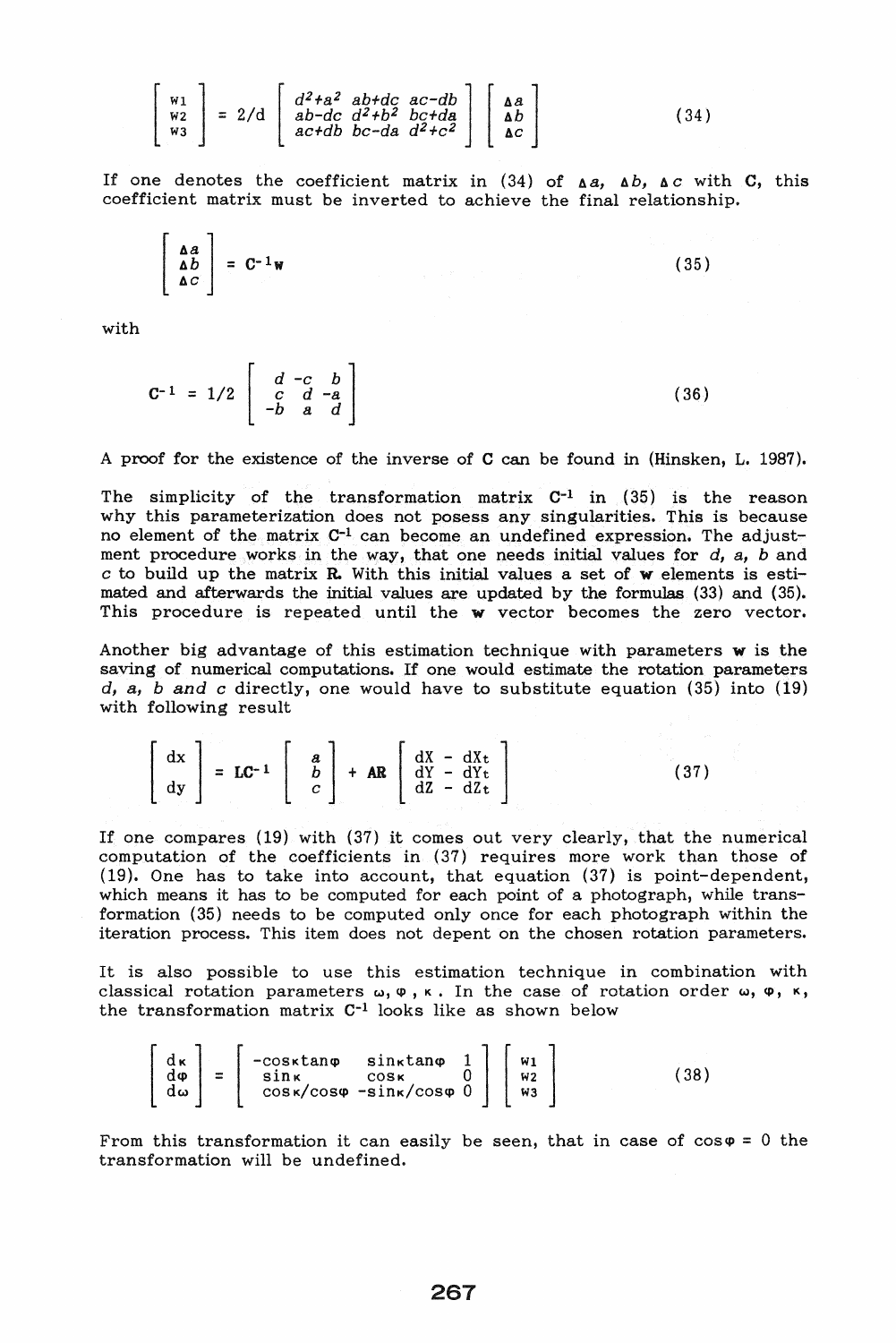# Examples

Two examples shall demonstrate how the idea of A. Pope to estimate rotation parameters can be used in other photogrammetric applications. For this the relative orientation of two photographs and the resection of a single photograph are chosen.

## Relative Orientation

 $\mathbf{r}$ 

As it was outlined by (Schut, G.H. 1957/58) each mathematical formulation of the relative orientation can be reduced to the coplanarity constraint. For this the three vectors which build the epipolar plane are put together into a 3x3 determinant.

|              | $\left[\begin{array}{ccc} bx & b \\ by & B \\ bz & C \end{array}\right]$ $\left[\begin{array}{c} x' \\ y' \\ c'' \end{array}\right]$ $\left[\begin{array}{c} x'' \\ y'' \\ c'' \end{array}\right]$ = 0<br>(39) |  |
|--------------|----------------------------------------------------------------------------------------------------------------------------------------------------------------------------------------------------------------|--|
|              | $b_x$ , $b_y$ , $b_z$ : three components of the base vector                                                                                                                                                    |  |
| $\mathbf{R}$ | : 3x3 orthogonal rotation matrix, which transforms                                                                                                                                                             |  |
|              | the three axes of the right photo-coordinatesystem                                                                                                                                                             |  |
|              | parallel to the model system                                                                                                                                                                                   |  |
| $\mathbf{D}$ | : 3x3 orthogonal rotation matrix, which transforms                                                                                                                                                             |  |
|              | the three axes of the left photo-coordinatesystem                                                                                                                                                              |  |
|              | parallel to the model system                                                                                                                                                                                   |  |
|              | $x', y', c'$ : photo-coordinates and camera constant of right station $x'', y'', c''$ : photo-coordinates and camera constant of left station                                                                  |  |
|              |                                                                                                                                                                                                                |  |

 $\overline{1}$ 

The model-coordinatesystem is defined through  $b_y=b_z=0$  which means that the  $x$ -axes coincides with the baseline. The scale is chosen arbitrarily with  $bx=1$ .

 $= 0$  (40)

In equation (40) the six rotation parameters of the two rotation matrices  $$ and D are the unknown parameters. These parameters will be estimated in the way shown in the first part of the paper. The first step to do is to linearize equation (40) with respect to the rotation parameters, this leads to:

$$
\left[\begin{array}{cc} 1 & \cdots & 1 \\ 0 & \cdots & 0 \\ 0 & \cdots & 0 \end{array}\right] \left[\begin{array}{c} x'' \\ y'' \\ c'' \end{array}\right] \left[\begin{array}{c} x'' \\ y''' \\ c'' \end{array}\right] \right] = 0 \tag{41}
$$

In (41) the differential rotation matrices are substituted by the relation (13).

$$
\begin{bmatrix} 1 & 0 & \mathbf{S_w} \cdot \mathbf{R} \\ 0 & \mathbf{S_w} \cdot \mathbf{R} \\ 0 & \mathbf{S_w} \end{bmatrix} \mathbf{S_w} \cdot \mathbf{D} \begin{bmatrix} x^n \\ y^n \\ y^n \\ y^n \end{bmatrix} = 0 \qquad (42)
$$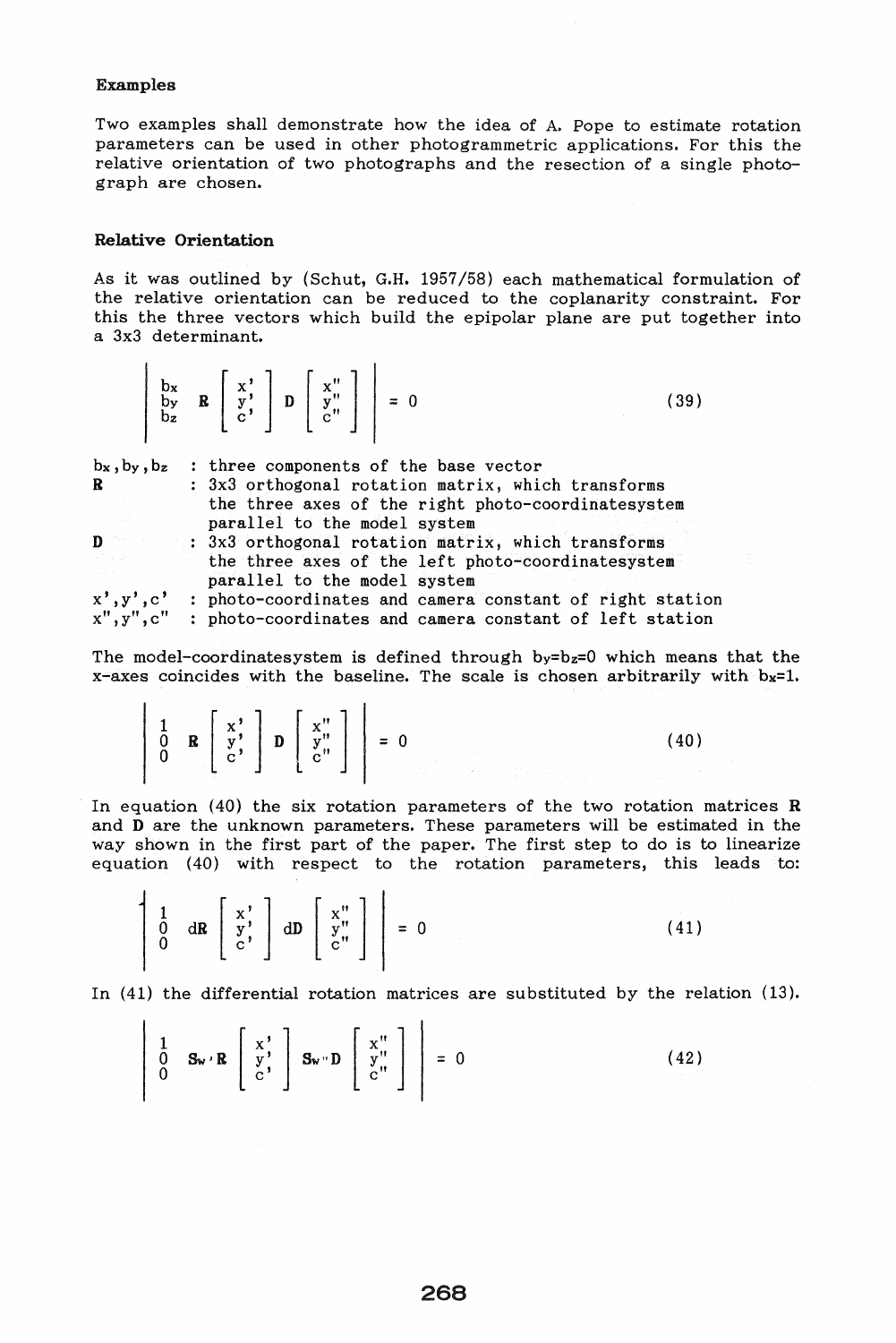1 Sw' [ X' J Sw" [ X" J 0 y' y" = 0 (43) 0 z ' Z" with [ ~: ] [ x' ] [ X" ] [ x" ] = R y' y" = D y" c' Z" c"

With the use of (17) the parameter exchange is done

$$
\begin{bmatrix}\n1 & 0 & 0 & 0 \\
0 & 0 & 0 & 0 \\
0 & 0 & 0 & 0\n\end{bmatrix}\n\begin{bmatrix}\n\frac{1}{2} & 0 & 0 \\
0 & 0 & 0 & 0 \\
0 & 0 & 0 & 0\n\end{bmatrix}\n\begin{bmatrix}\n\frac{1}{2} & 0 & 0 \\
0 & 0 & 0 \\
0 & 0 & 0\n\end{bmatrix} = 0
$$
\n(44)

In (44) both skew symmetric matrices have the form

$$
\mathbf{S}_{\mathbf{v}} = \begin{bmatrix} 0 & Z^* & -Y^* \\ -Z^* & 0 & X^* \\ Y^* & -X^* & 0 \end{bmatrix} ; \quad \mathbf{S}_{\mathbf{v}} = \begin{bmatrix} 0 & Z^* & -Y^* \\ -Z^* & 0 & X^* \\ Y^* & -X^* & 0 \end{bmatrix}
$$
(45)

If now the determinant (44) is computed and the coefficients are ordered as usual one finally obtains the linearized coefficients of the parameters<br>wi'......wa", which are put together in the coefficient matrix L. Wl', •••• ,W3", which are put together in the coefficient matrix L.

$$
L = [ Z''Z' + Y''Y', -X''Y', -X''Z', -(Z''Z' + Y''Y'), Y''X', Z''X'] (46)
$$

As can be seen easily there is a linear dependency between the first and fourth element of L, which was expected, because the problem of relative orientation has only five degrees of freedom. After the elimination of the linear dependency one reaches a coefficient matrix, which is well suited for numerical computation.

$$
L = [ Z''Z' + Y''Y', -X''Y', -X''Z', Y''X', Z''X']
$$
 (47)

If in this context the form (27) is chosen for the parameterization of the rotation matrices, one obtains an algorithm which is free of singularities, because transformation (35) would then be used again. Due to the fact, that the rotation parameters  $d$ ,  $a$ ,  $b$ , and  $c$  are involved in (27) only quadratically the estimation process converges very rapidly, even with very poor initial values for d, *a,* b, c. In practice the identity matrix is usually good enough as starting point for the rotation matrix, even in close range applications with highly convergent exposure station configurations.

## Resection of a Single Photograph

As the mathematical formulation of the resection of a photograph, the collinearity equation (1) is usually used. Here a modified version of this equation will be introduced, which leads to some advantages in comparison with the form given in (1)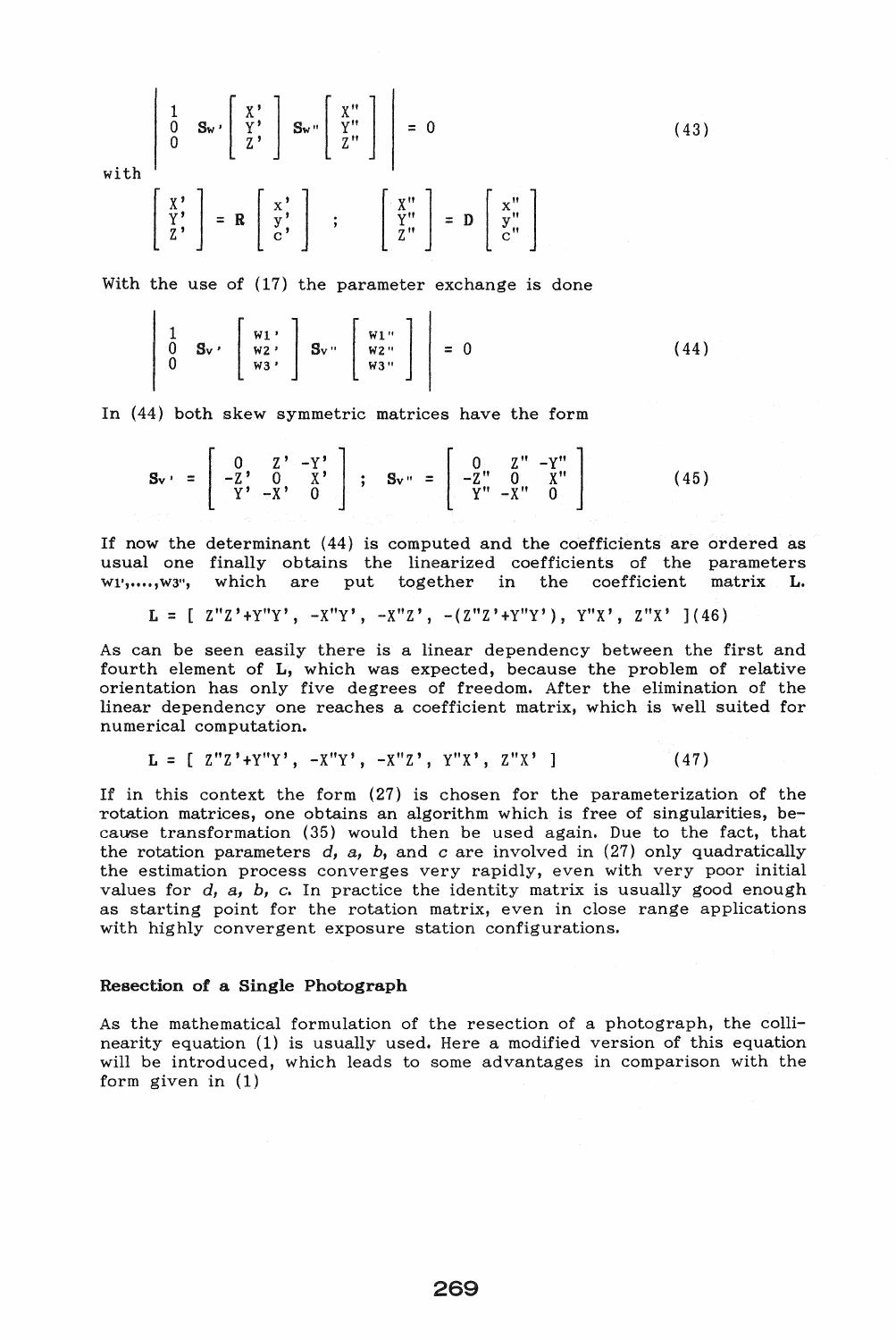$$
\left[\begin{array}{c} x_i \\ y_i \\ c \end{array}\right] = s_i R \left[\begin{array}{ccc} X_i - X_t \\ Y_i - Y_t \\ Z_i - Z_t \end{array}\right]
$$

Equation (1) can be splitted up in the following way

$$
1/s \begin{bmatrix} x \\ y \\ c \end{bmatrix} = \mathbf{R} \begin{bmatrix} X \\ Y \\ Z \end{bmatrix} - \mathbf{R} \begin{bmatrix} X_t \\ Y_t \\ Z_t \end{bmatrix}
$$
(48)  

$$
1/s \begin{bmatrix} x \\ y \\ c \end{bmatrix} = \mathbf{R} \begin{bmatrix} X \\ Y \\ Z \\ Z \end{bmatrix} - \begin{bmatrix} x_t \\ y_t \\ z_t \end{bmatrix}
$$
(49)

In equation (48) the vector  $[X_t, Y_t, Z_t]^T$  represents the coordinates of the perspective centre given in object space. In equation (49) the vector  $[x_t, y_t, z_t]^T$ represents the related vector expressed in the image space. The unknown parameters in (49) are the three rotation parameters in R and the three shifting parameters  $x_t$ ,  $y_t$ ,  $z_t$ . The reason for the form  $(49)$  will become clear later, when talking about initial values for the six parameters. First one has to form the partial derivatives of the image-coordinates with respect to the unknown parameters.

$$
\begin{bmatrix} p \\ q \\ r \end{bmatrix} = R \begin{bmatrix} X \\ Y \\ Z \end{bmatrix} - \begin{bmatrix} x_t \\ y_t \\ z_t \end{bmatrix}
$$
 (50)

With this substitution the observation equation can be rewritten

$$
\begin{bmatrix} x \\ y \end{bmatrix} = c \begin{bmatrix} p/r \\ q/r \end{bmatrix}
$$
(51)  

$$
\begin{bmatrix} dx \\ dy \end{bmatrix} = A \begin{bmatrix} dp \\ dq \\ dr \end{bmatrix} = A \begin{bmatrix} x \\ qR \\ z \end{bmatrix} - \begin{bmatrix} dx_t \\ dy_t \\ dz_t \end{bmatrix}
$$
(52)

with

$$
\mathbf{A} = \begin{bmatrix} \delta x/\delta p & \delta x/\delta q & \delta x/\delta r \\ \delta y/\delta p & \delta y/\delta q & \delta y/\delta r \end{bmatrix} = c/r \begin{bmatrix} 1 & 0 & -p/r \\ 0 & 1 & -q/r \end{bmatrix}
$$
 (53)

With the relationship (13), equation (52) becomes the form

$$
\begin{bmatrix} dx \\ dy \end{bmatrix} = AS_{w}R \begin{bmatrix} X \\ Y \\ Z \end{bmatrix} - A \begin{bmatrix} dx_{t} \\ dy_{t} \\ dz_{t} \end{bmatrix}
$$
 (54)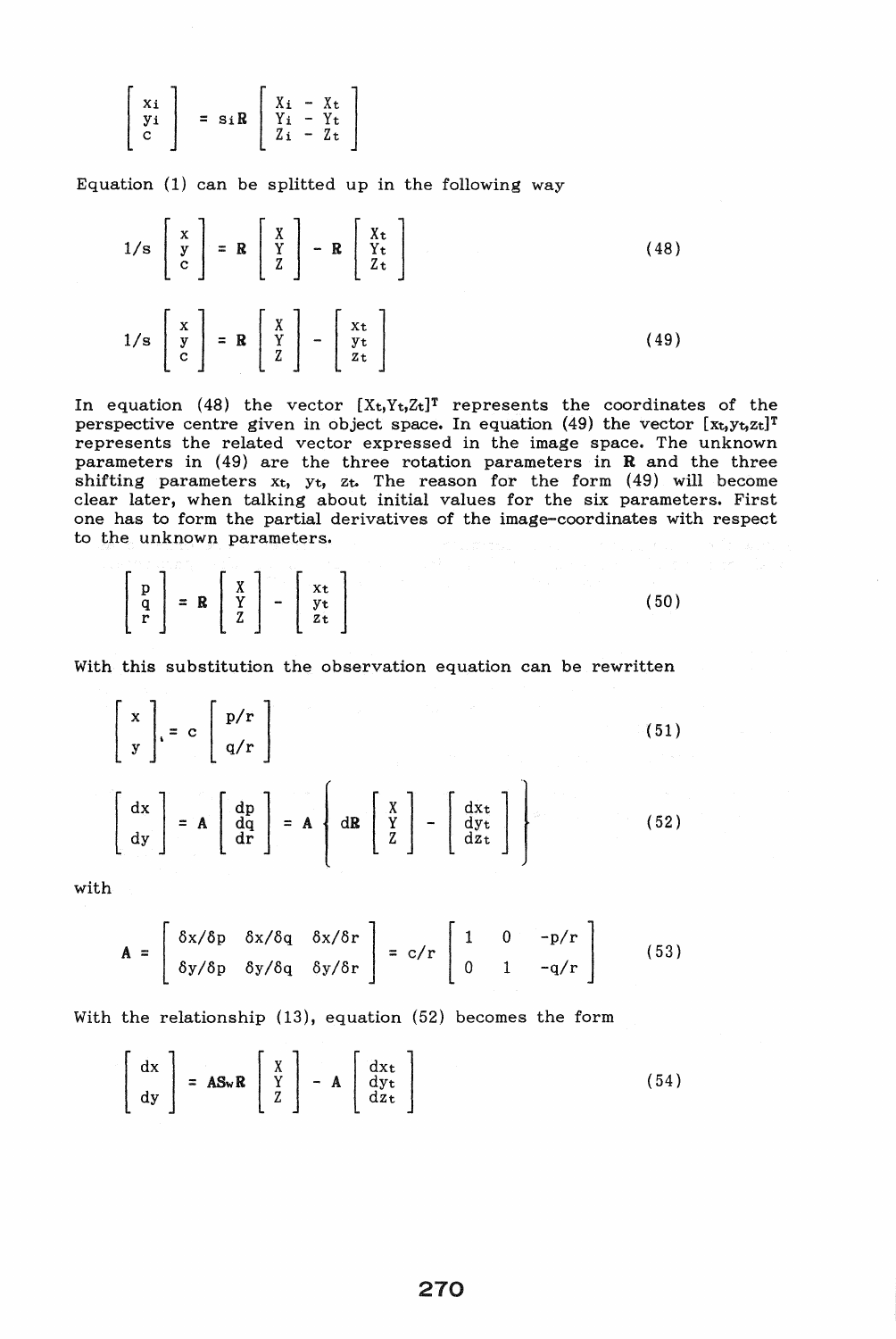Using equation (50), this leads to

$$
\begin{bmatrix} dx \\ dy \end{bmatrix} = AS_w \begin{bmatrix} p + xt \\ q + yt \\ r + zt \end{bmatrix} - A \begin{bmatrix} dx_t \\ dy_t \\ dz_t \end{bmatrix}
$$
 (55)

Introducing the vector v, with

$$
\mathbf{v} = [ \mathbf{p} + \mathbf{x} \mathbf{t}, \mathbf{q} + \mathbf{y} \mathbf{t}, \mathbf{r} + \mathbf{z} \mathbf{t} ]^{\mathrm{T}}
$$
 (56)

gives

 $\mathbf{r}$ 

$$
\begin{bmatrix} dx \\ dy \end{bmatrix} = -AS_v \begin{bmatrix} w_1 \\ w_2 \\ w_3 \end{bmatrix} - A \begin{bmatrix} dx_t \\ dy_t \\ dz_t \end{bmatrix}
$$
 (57)

In (57) Sv has the following form

 $\mathbf{r}$  and  $\mathbf{r}$ 

$$
\mathbf{S}_{\mathbf{v}} = \begin{bmatrix} 0 & \mathbf{r} + \mathbf{z} \mathbf{t} & -(\mathbf{q} + \mathbf{y} \mathbf{t}) \\ -(\mathbf{r} + \mathbf{z} \mathbf{t}) & 0 & \mathbf{p} + \mathbf{x} \mathbf{t} \\ \mathbf{q} + \mathbf{y} \mathbf{t} & -(\mathbf{p} + \mathbf{x} \mathbf{t}) & 0 \end{bmatrix}
$$
(58)

The linearized observation equation for the resection of a single photograph is finally given by the following equation

$$
\begin{bmatrix} dx \\ dy \end{bmatrix} = L \begin{bmatrix} w_1 \\ w_2 \\ w_3 \end{bmatrix} - A \begin{bmatrix} dx_t \\ dy_t \\ dz_t \end{bmatrix}
$$
 (59)

with

 $\sim \frac{1}{2}$  years.

$$
L = -AS_v
$$

 $\sim$ 

$$
\mathbf{L} = -c/r \begin{bmatrix} -(q+yt)p/r & r+zt+(p+xt)p/r & -(q+yt) \\ -(r+zt)-(q+yt)q/r & (p+xt)q/r & p+xt \end{bmatrix}
$$
(60)

If the form  $(27)$  is used for the parameterization of the rotation matrix R, then transformation (35) must also be used during the estimation process, which leads to a singularity free algorithm here too.

Last but not least it can be shown that the parameterization of the shifting vector in (49) has some advantages. A temporarily shift of the origin of the object-coordinatsystem to point j brings equation (49) into the following form

$$
1/s_j \begin{bmatrix} x \\ y \\ c \end{bmatrix}_j = R \begin{bmatrix} 0 \\ 0 \\ 0 \end{bmatrix}_j - \begin{bmatrix} x_t \\ y_t \\ z_t \end{bmatrix}
$$
 (61)